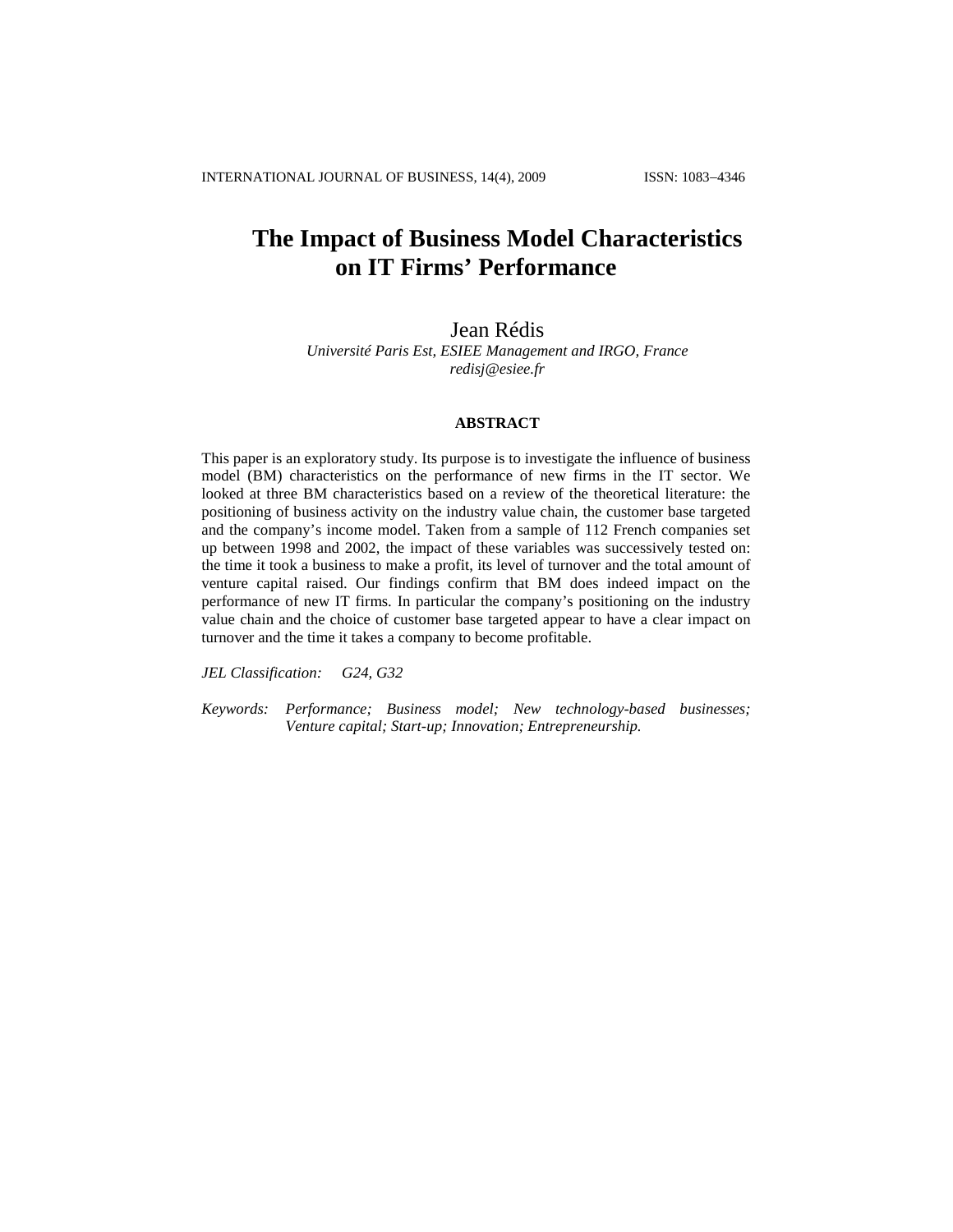## **I. INTRODUCTION**

A new company needs to be able to forecast its performance and plot its expansion path. This is true for both the entrepreneur who is setting out his business plan as well as for the venture capitalist likely to provide it with funding.

Forecasting is a sensitive issue, especially in the high tech sector. Indeed, there have been many technological (the internet and digital boom), economic (embracing value creation systems driven by institutional investors) and regulatory (the international deregulation movement) changes over the past ten years, leading to major shake-ups in the way companies are managed, particularly in the high technology sector. A number of new phenomena have arisen as a result of these developments: new professions have sprung up, companies are able to call on new sources of income and inter-company relationships are increasingly complex. The concomitance and suddenness of these radical changes called into question the traditional methods of strategic analysis and new analytical instruments are now required to gain insights into these new managerial realities. These are the main reasons why the business model (BM) concept came into being (Rédis, 2007).

According to Magretta (2002), a BM is like a story and this story describes how a company operates. The BM concept can be contrasted with the strategic concept. Magretta (2002) sees the BM as a system that describes how the pieces of the business puzzle fit together but, unlike a system, the BM does not include the notions of performance and competition. The BM provides a structural template of how a focal firm transacts with all its external factor and product market constituents (Zott and Amit, 2008). This is a relatively new concept in the strategy literature and it appears to provide promising avenues for future research (Zott and Amit, 2008).

However, whilst it is widely accepted that the BM concept can take research on new organizational structures forward, it is still extremely rare to find empirical studies based on this concept (Zott and Amit, 2007). Zott and Amit (2008) tested the influence of this type of business model on a firm's performance (measured on its stock market value), differentiating between the "novelty-centered" business model, which refers to the adoption of new ways of carrying out economic transactions in the marketplace, and the "efficiency-centered" business model, which refers to the measures firms may take to achieve transaction efficiency (e.g. reducing transaction costs for all the participants concerned). The findings indicate that the adoption of a "novelty-centered" business model, coupled with differentiation strategies, cost leadership, and being the first on the market, can improve the firm's performance. Andries and Debackere (2006) tested the impact of adapting the initial business model on a firm's survival rate, based on a sample of 117 independent new ventures and business units. They found that adaptation of the business model is especially beneficial in the newest and most capitalist industries and those developing most rapidly.

However, the relationship between a firm's BM and its performance and development path has not been examined to date. The aim of this paper is to test the influence of BM characteristics on the development path of  $IT<sup>1</sup>$  start-ups taken from an original sample of new French companies.

This paper is of interest both theoretically and empirically. From a theoretical perspective, it tests hypotheses that are directly rooted in theoretical definitions of a BM in order to assess the robustness of the concept. In empirical terms, the BM concept is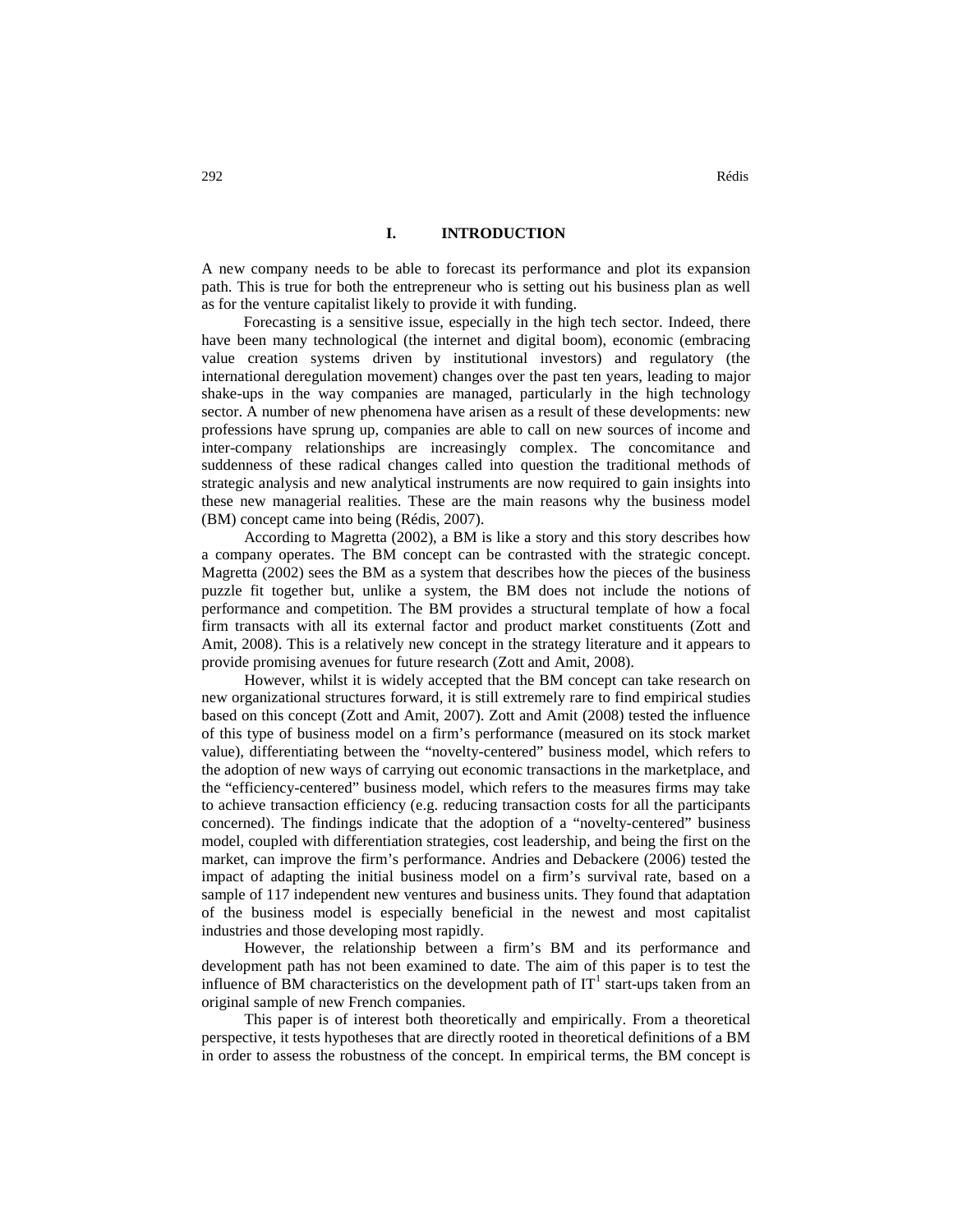widely used by practitioners. It could be extremely useful to gain better insights into the links between the BM and the development path of a new company, both for the businessman setting out his business plan and for investors looking to assess a company's potential and how long they may have to wait before they can expect a return on the capital invested.

Firstly, we will review the literature and the hypotheses of the present study. We will then present the study methodology. This will be followed by the results of the tests carried out on the hypotheses. Lastly, these results will be discussed and we will look at the limitations of the study together with potential avenues for future research.

# **II. LITERATURE REVIEW AND RESEARCH HYPOTHESES**

There have been a number of attempts to clarify the BM concept from a theoretical perspective and several papers have consequently been published on the topic. We will firstly explore the various definitions of the BM and will then set out the hypotheses of the present study.

#### **A. Definitions of the Business Model in Literature**

Timmers (1998) was among the first authors to provide a definition of the BM concept. He described it as an architecture for product, service and information flows, including a description of the various business actors involved and their roles, the potential benefits for the latter and an analysis of the sources of revenue for the company. To understand how a company achieves its objective, he included a "marketing model," which is a combined BM and marketing strategy of the company in question.

Hamel (2000) described a BM as simply an applied management concept. This approach provides an overview of a company. It identifies four main elements in the BM: the basic strategy (which sets out the firm's mission statement, the product and market field and the company's market sectors), the strategic resources (key company skills<sup>2</sup>) the customer interface (how the company accesses the market and reaches the customer) and the value network (suppliers, partners and coalitions).

These components are linked by three connecting factors and are broken down into different sub-elements: the Configuration (the unique manner in which the skills, assets and processes are combined and inter-related in a given strategy: Benefits for the customers (the specific range of benefits a company offers its customers) and the firm's Boundaries (decisions regarding what the company does for itself and what it subcontracts).

Amit and Zott (2001) looked at the BM from a new angle, focusing on the concept of network. They defined a BM as an architectural configuration of transactional components designed to take advantage of business opportunities. Their framework defines the way the transactions are enabled via the network of firms, suppliers, partners and customers.

Chesbrough and Rosenbloom (2002, pp. 533-534) consider the role of a business model *"to articulate the value proposition, identify a market segment, define the value chain structure, assess the cost structure and potential benefits, determine the firm's position within the value network and formulate the competitive strategy."*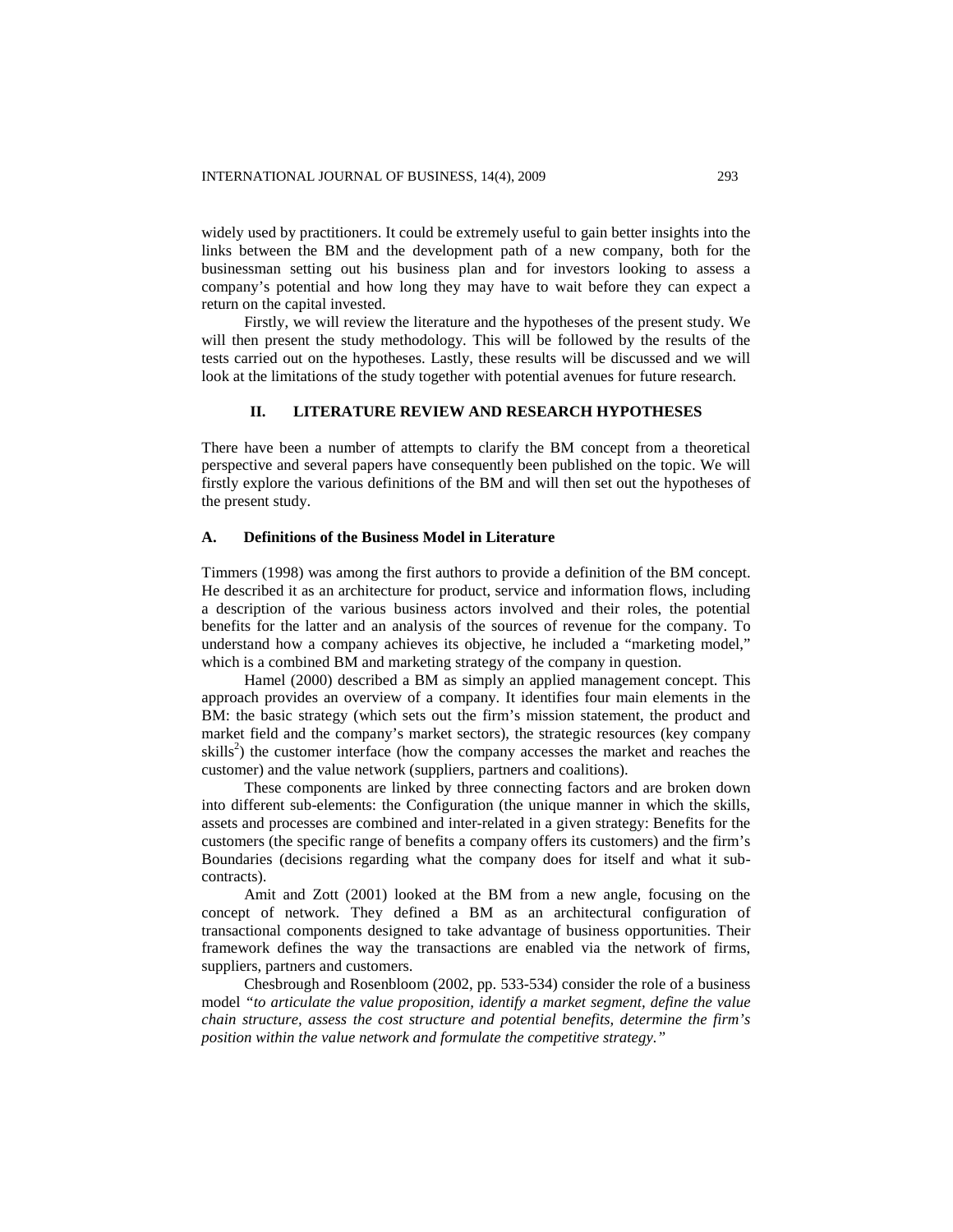Rappa (2002) defined the BM as a business methodology used by businesses to generate revenue. According to Rappa, the BM spells out how a company makes money by specifying its positioning in the value chain. He identifies 9 e-BM categories. <sup>3</sup> These models enable us to classify business organizations according to the nature of their value propositions or their method of generating income.

Aftuah and Tucci (2003) defined the BM as a collection of activities (linked or not to the internet) which provide a firm with a sustainable method of earning money. They see the BM as value-focused and identify the value creation between several actors. In their view, a BM should answer a number of questions:

- What is the nature of the value proposition to the customer going to be?
- What categories of customer does the value proposition cover?
- How can the value proposition and its price be assessed?
- Who is going to pay for it?
- What is the underlying strategy behind the value proposition?
- How can the value proposition be constructed?
- How can advantages gained from the value proposition be sustained?

This approach to the BM focuses on value, and takes value creation between several participants into account. Their definition of BM reflects a number of components: the value proposition, the scope, the firm's value proposition assessment, sources of income, related offers, the company's network, and the skills and sustainability that depend on the company's competitive edge, based on its unique and inimitable skills.

Using Kaplan and Norton's (1992) Balanced Scorecard approach, Osterwalder (2004), divides the BM into four components: product, customer interface, infrastructure management and financial aspects. Osterwalder breaks down these four BM 'pillars' into nine interrelated components. The product implies reflecting on the value proposition (the range of goods and services offered to the customers). The customer interface refers to the target customer group: i.e. the customers that the company intends to offer the product to), the distribution channel (the means to reach the customers) and the types of relationship (the links that the company makes with the customers). Infrastructure management refers to the value configuration (all the activities and resources required to create value for the customer), sustainability (the capacity to repeat all the operations required to create value for the customer) and partnerships (joint ventures between two or more companies working together to create value for the customer). Lastly, the financial aspects, which include cost structures (the translation into monetary terms of all the means used to make the BM operational), and the income model (that sets out how the company earns money through an array of income flows).

Other authors who have worked in the field of biotechnology have added the degree of the venture's "hybridity" to the definition of the business model, corresponding to the notion that firms can have several sources of income. In this instance, a company may also offer a consulting activity to help finance the development of its core activity (Fisken and Rutherford, 2002; Catherine *et al*., 2002; Desmarteau, 2004; Bellon and Plunkett, 2005).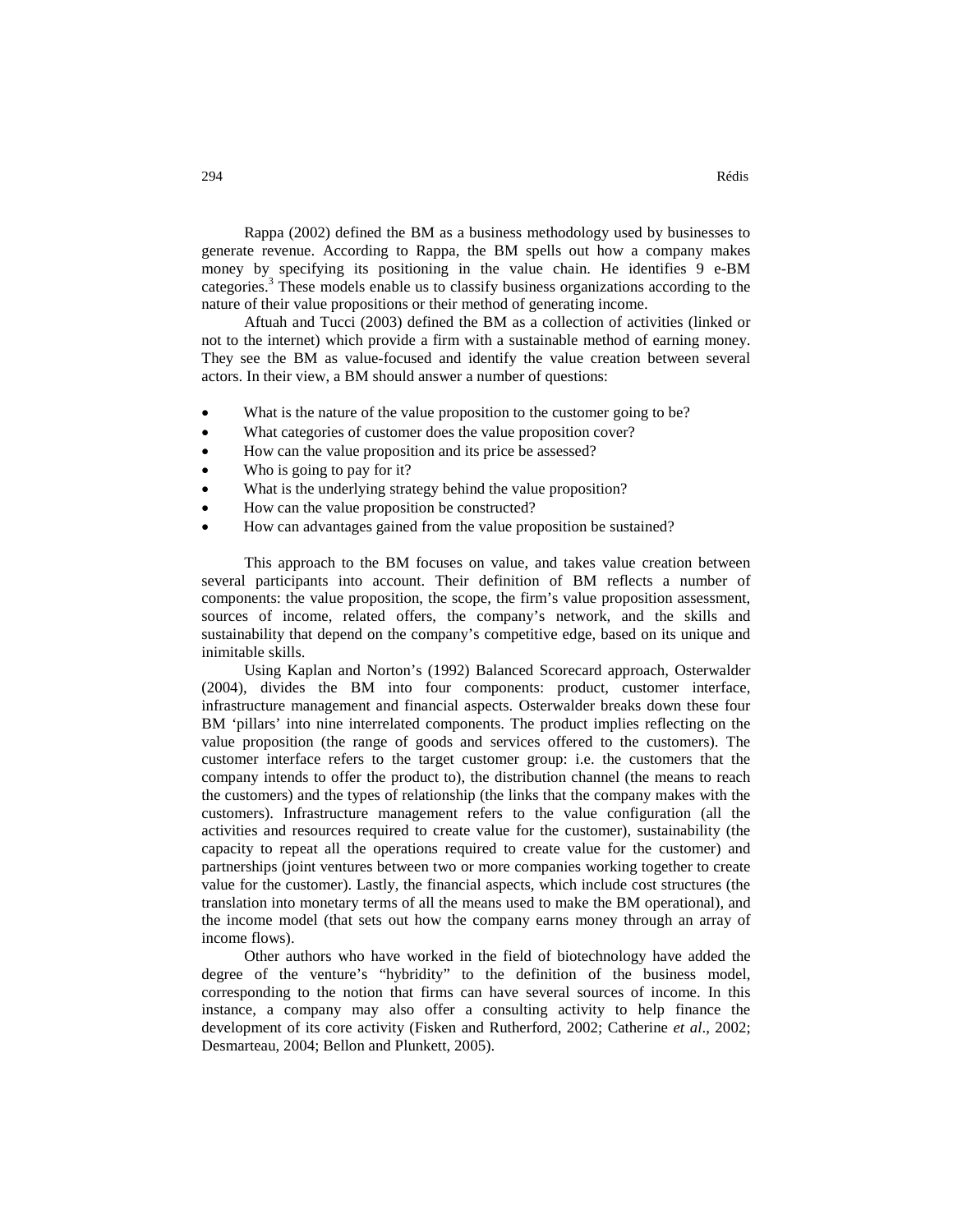The literature review identified components of the BM that can be found in different definitions, in particular the positioning of the company's business within the industry value chain, the type of target customer and the income model.

#### **B. Research Hypotheses**

Three features of the business model need to be examined in order to test the influence of the BM on the company's performance: the positioning of the company's business within the industry value chain, the type of customer and the company's income model.

## **1. Positioning the core business within the industry value chain.**

A key question regarding the definition of the BM is the position of the company's business with respect to the industry value chain (Rappa, 2002). There is a clear need to clarify this issue in view of recent upheavals in the sector (new types of jobs, the disintegration and reintegration of value chains, etc.), especially in the field of new technologies.

According to Lasch (2005), IT sector companies must be able to withstand high costs, not only because of the large amount of R&D involved but also because of the significant period of time spent on developing ideas for innovative markets or on hitech products.

The positioning of the company's business on the value chain ostensibly impacts on the company's future cash-flow. In effect, initial requirements for start-up capital include the purchase of the premises, materials and other start-up expenses. The running costs must then be added, in particular the payroll and other current expenses. As Tidd *et al*. (2006) noted, a number of factors determine the company's cash-flow profile: development time and costs, sales volume and profit margins, etc. While different development and sales strategy choices may be made, technological and market characteristics will chiefly determine these strategies. Therefore, the positioning of the company's business on the value chain will be the main determining factor for the future business cash-flow profile, largely influencing the viability of the BM. For hi-tech start-ups, there is a strong link between the type of business (research, development, production) and the company's future income/expenditure results (see Figure 1). Electronics companies, for example, generally require more seed capital than software companies, and the product development time is characteristically longer (Tidd *et al*, 2006, op. cit).

The positioning of the company's business on the value chain thus presumably affects both the time taken for a business to become profitable and the turnover of the new company. However, the longer it takes to become profitable, the more "financial reserves" are needed. Therefore, the positioning of the company's business on the value chain should also influence the total amount of capital raised from investors.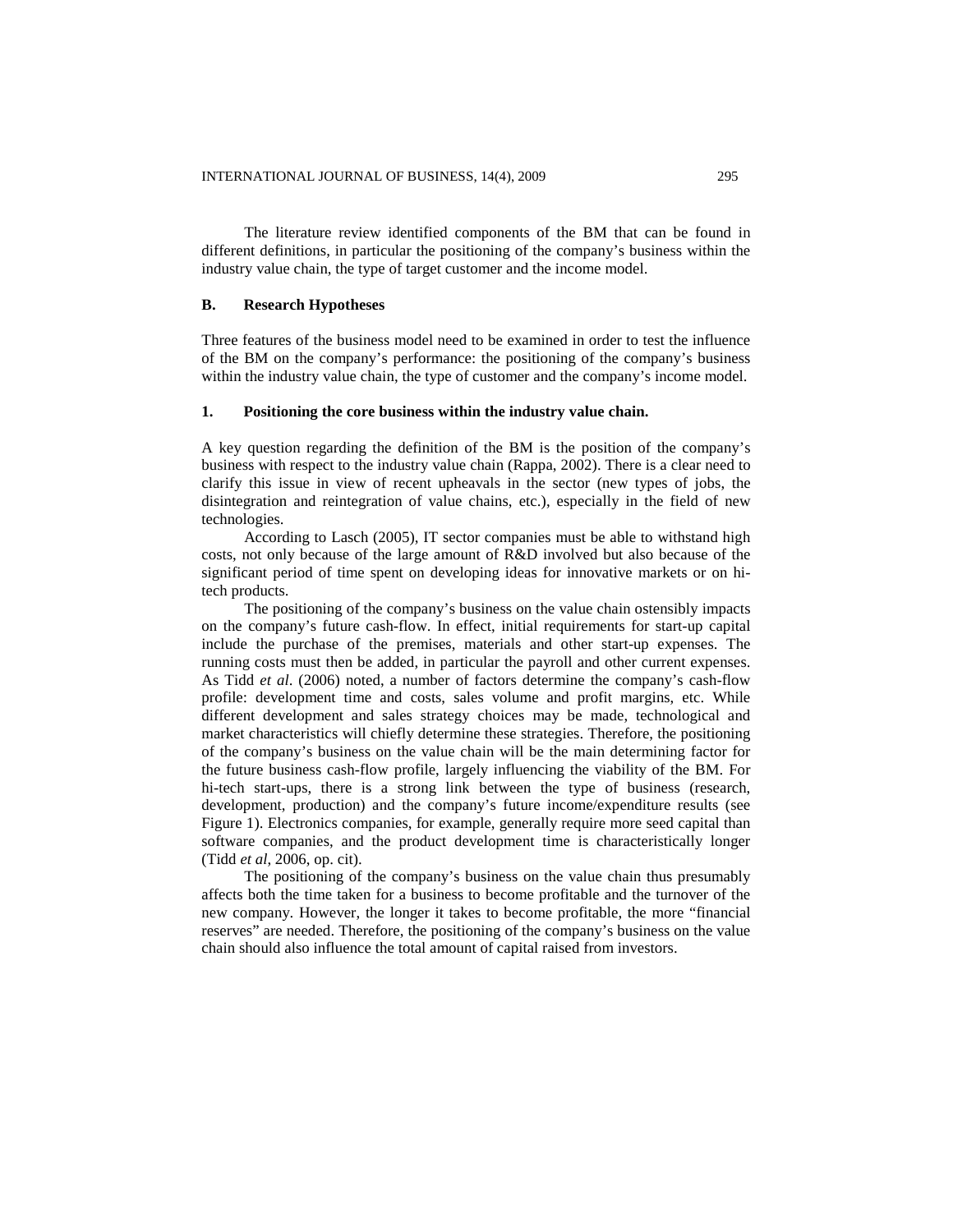296 Rédis

**Figure 1** Positioning of the business and cash-flow structure (Tidd *et al*., 2006)



Thus, the positioning of the company's business on the industry's value chain is the first element to consider when designing the BM. This leads to the following hypothesis:

*Hypothesis 1:* the positioning of the company's business on the industry value chain impacts on the business development path

- *H 1.1. The further downstream the company's business is positioned on the industry value chain, the faster the company can become profitable.*
- *H 1.2. The further downstream the company's business is positioned on the industry value chain, the faster the turnover will grow.*
- *H 1.3. The further upstream the company's business is positioned on the industry value chain, the greater the capital requirements are.*

# **2. The type of customer**

The type of customer that the company selects is a central element in defining the business model (Chesbrough and Rosenbloom, 2000; Hamel, 2000; Afuah and Tucci, 2003; Osterwalder, 2004, etc.). In a French business context, Lasch *et al.* (2005) demonstrated empirically that the type of customer targeted will influence the survival rate of IT sector start-ups.

The type of customer is therefore also likely to affect the development path of the new company, depending on whether it targets a BtoB or a BtoC type model. Two reasons are put forward for this. First, the time taken to acquire a 'private' customer is not the same as for a 'business' customer. It takes much longer and is more complicated to win over 'professionals' than 'private' customers. In particular, the decision-making process for 'large customer accounts' is, in general, especially long and drawn out. Another issue that comes into play here is the question of payment terms. 'Private'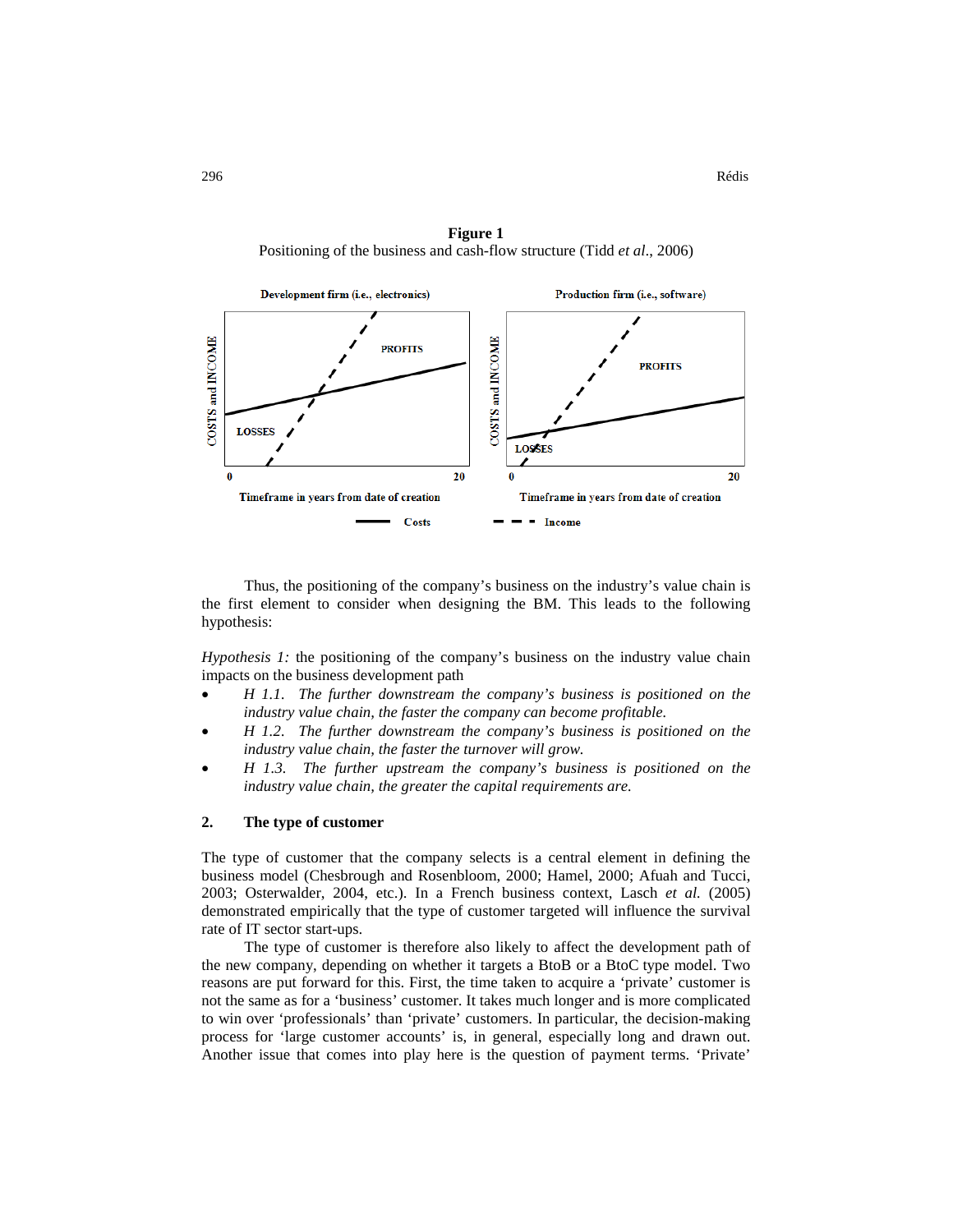customers tend to settle their purchases right away, whereas business customers generally take much longer.

Thus, the choice of customer probably indicates differences in the time it takes to access the customers and also in the time it takes them to pay. These differences are reflected not only in the time needed for new companies to become profitable but also in how fast the turnover develops. Accordingly, the choice of customer should also influence the total amount of capital raised from the investors.

This leads to the second hypothesis:

*Hypothesis 2: the type of customer targeted by the company influences the company's development path.*

- *H2.1: Companies targeting BtoC type customers can become profitable faster than companies deciding on BtoB type customers.*
- *H2.2: Companies targeting BtoC type customers can develop turnover faster than companies deciding on BtoB type customers.*
- *H2.3: Companies targeting BtoC type customers require less capital than companies deciding on BtoB type customers.*

#### **3. Business Income Model**

The income model is a core element in the BM design (Timmers, 1998; Chesbrough and Rosenbloom, 2000; Hamel, 2000; Rappa, 2002; Afuah and Tucci, 2003; and Osterwalder, 2004). Many practitioners limit their BM to sources of income generated by the company.

Defining the income model can be quite difficult depending on the complexity of the BM, and so the company's sources of income must first be identified. While this question may have been considered trivial in the past, it has now become far more relevant with the onset of the internet and the introduction of new models. This is especially true for companies financed by advertising income for in such cases the user is not necessarily the payer.

The BM design therefore involves identifying the sources of potential income and their relative importance in the new company's turnover. These elements will have a direct impact on the company's future cash-flow and consequently, on the viability of the BM. Usually, when there are several different sources of income this will affect the new company's development path, as much of the work on BM theory has shown, especially in the field of biotechnologies (Fisken and Rutherford, 2002; Catherine *et al*., 2002; Desmarteau, 2004; Bellon and Plunkett, 2005). A mixed revenue model (i.e. a company that has several sources of income) should mean that it is easier for the company to become profitable and to develop turnover more quickly, implying that the company will require less capital. This leads to the following hypothesis:

*Hypothesis 3: the number of sources of income that a company has can affect its development path.*

- *H3.1.: Companies which have several sources of income become profitable more quickly than those that have just one source of income.*
- *H3.2.: Companies which have several sources of income develop turnover more quickly than those that have just one source of income.*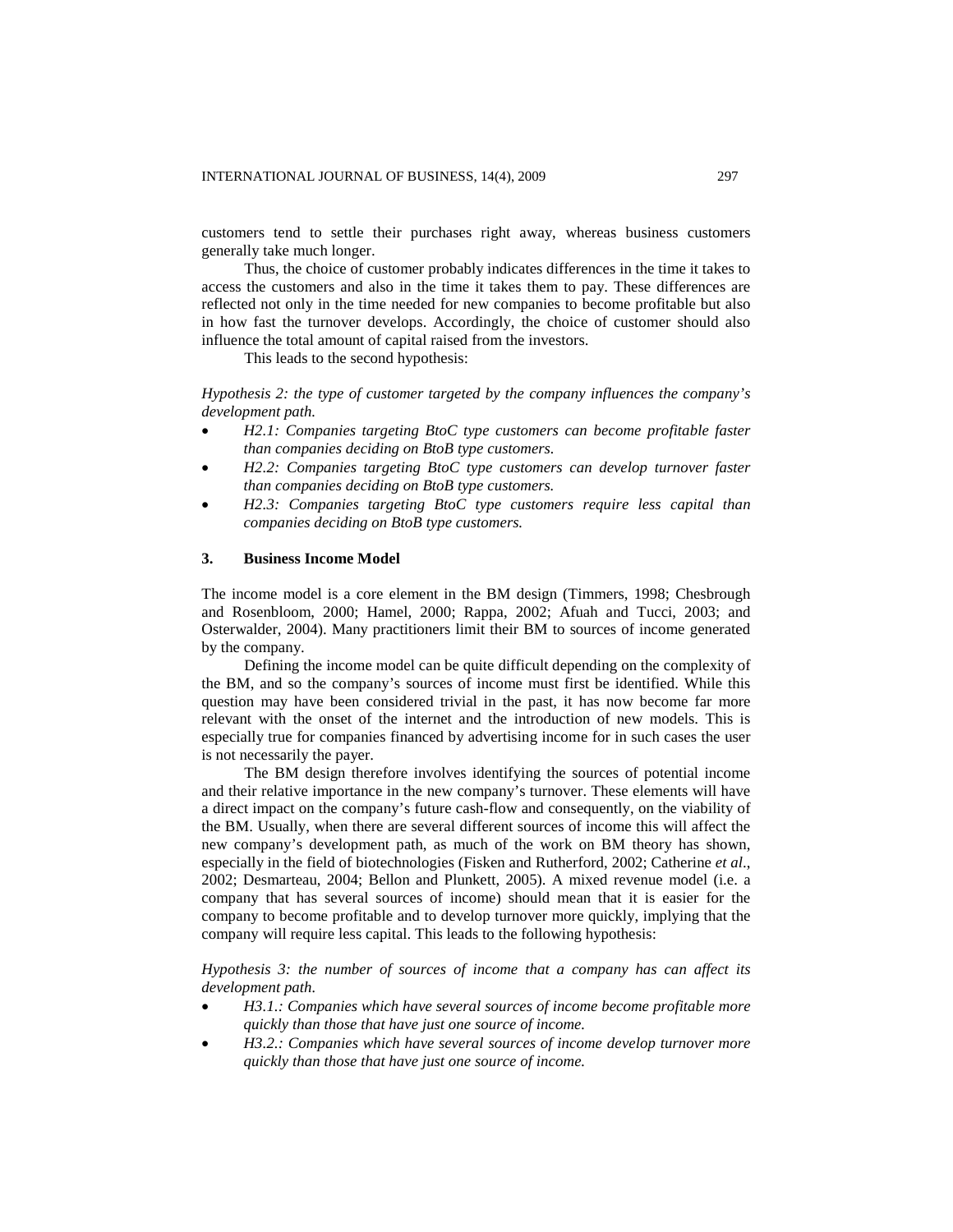*H 3.3.: Companies which have several sources of income require less capital than those that have only one source of income.*

We will now set out the method applied in this study.

#### **III. THE METHOD APPLIED**

The study method is based on data collection and the presentation of the variables selected.

#### **A. The Data**

The sample population was comprised of French IT sector start-ups. The present study incorporates the following definition: French IT start-ups are defined as young French companies in the IT sector (information and communication technologies) that have received at the very least a capital contribution from a venture capitalist. Our study is based on companies founded between January 1998 and December 2002. The companies were selected from various data sources:  $A FIC<sup>4</sup>$  member risk capital fund websites, specialized media (Capital Finance, Journal du Net, etc.), and spin-off cells from the main scientific research centers involved in the IT sector (in particular the CEA, the CNRS and INRA). In all, we identified 295 companies from within the IT sector that had received financing from venture capital, all founded between January 1998 and December 2002.

Data collection was based on information about a company's economic development and how the companies were financed. All the data related to the first five years of existence of each company. Information on turnover and profitability for the sample was taken from the Diane database. Data on business positioning, customer types and sources of income were obtained by cross-referencing different sources: the companies' own websites, Company's House (trade register as well as trade press (e.g. Capital Finance and Le Journal du Net). News articles from the Factiva database were systematically followed up and the information cross-checked.<sup>5</sup>

Leverage data about the firms in the sample were derived from various sources: companies' own websites, venture-capital websites, press releases issued by the companies and/or the investors whenever an open meeting was set up, as well as specialist media, in particular Capital Finance and Le Journal du Net. The sums invested in each of the companies by venture capital funds were also included as was any public and private (Business Angels) funding when the information was available. In all, a complete set of data was collected for 112 companies set up between the beginning of 1998 and the end of 2002. All of these firms were in business and still independent five years on.

#### **B. Variables**

Below we present the dependant, independent and control variable indicators.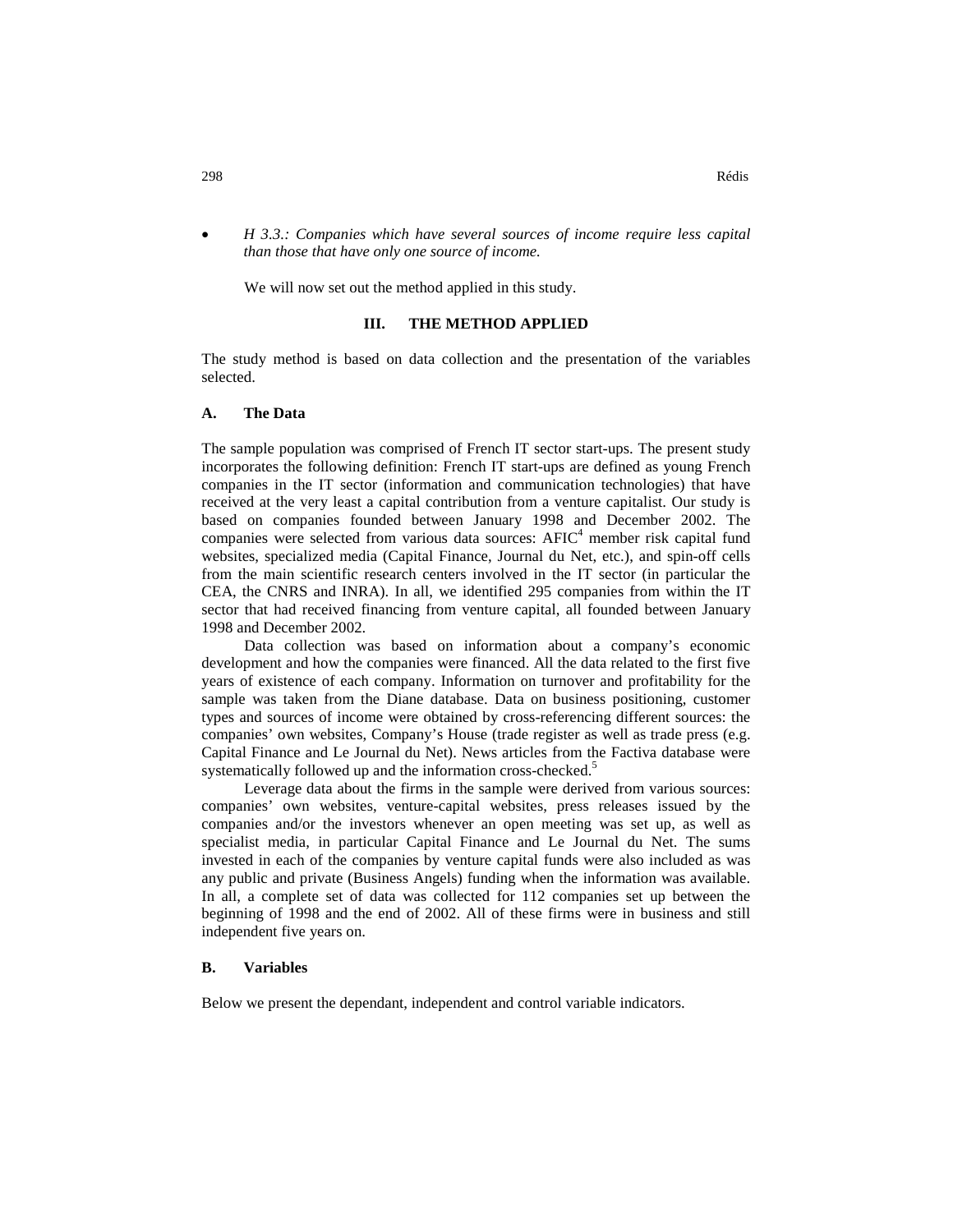#### **1. Dependant variables**

The three dependant variables are: how long it takes a company to become profitable, how its turnover develops and the total amounts (of money) raised or collected during its first five years.

Profitability period variable: we observed whether a company reached positive profitability (started to make a profit) within its first five financial years. The data were then reverse-coded (O if the company had not made a profit before its fifth year, 1 if it became profitable in its fifth financial year, etc., up to 5, if profitability was achieved in its first year.

Turnover variable: the indicator is the turnover made in a company's fifth financial year.

Cash flow variable: the indictor is the total sum raised or collected over the first five years in business. Information on both subsidies and private funding was not always available, causing data collection bias. However, whilst such contributions are very useful for young companies who benefit from them, the sums involved are not usually very high when compared to amounts provided by venture capital in subsequent years. Over a five-year period, the omission of such sums does not substantially alter the overall amounts supplied to these firms, and does not appear to call into question the final results.

The indicators retained for independent variables are the following:

# **2. Explanatory variables**

*The positioning variable*: this variable relates to how the company is positioned on the industry value chain. Four levels were selected to show where a company activity is along the industry value chain, noted in ascending order as we go downstream the industry value chain (Tidd *et al*, 2006): (1) producer (component or hardware), (2) software developer, (3) service provider, and (4) E-business operator. If a company's positioning changed within its first five years, then it was excluded from the sample.

*The Customer variable*: this variable represents a company's customer profile. Two categories were defined (Lasch *et al*., 2005): (1) BtoB - Business customer base, and (2) BtoC - Private customer base. When a change in the customer base was observed within the company's first five years, it was excluded from the sample.

*The Income Number variable:* this variable measures how many different sources of income a company has. There are two kinds (Fisken and Rutherford, 2002): (1) single source of income (or main source of income providing more than 90% of turnover), and (2) multiple sources of income (one main source of income, one or more other sources of income providing at least 10% of turnover).

When a change in a company's number of incomes was observed within its first five years in business, the company was excluded from the sample.

# **3. Control variables**

One control variable was retained: the business set-up year.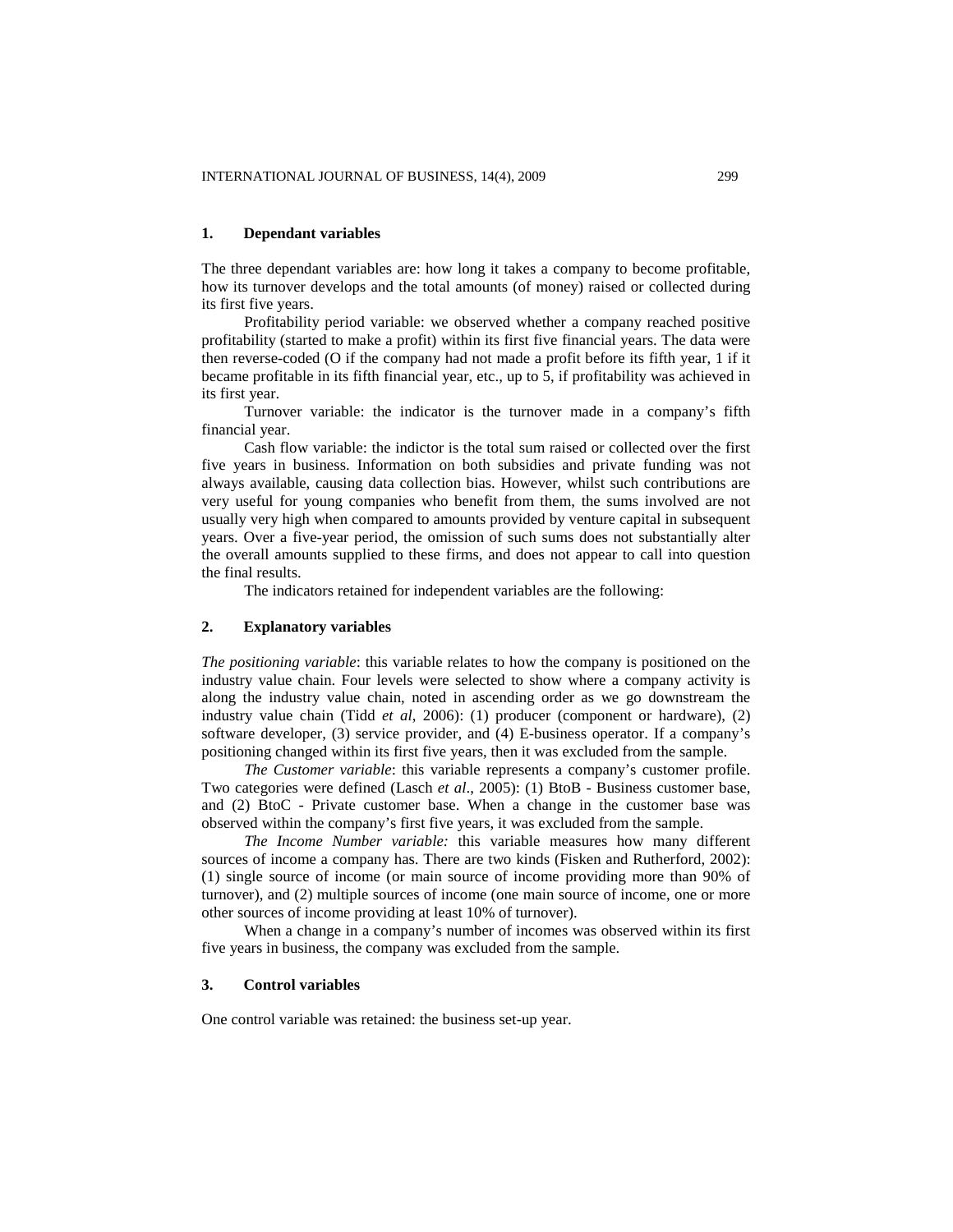*The set-up year variable:* the period between 1998 and 2002 was marked by changes regarding access to credit facilities (e-commerce crash in the year 2000). The Chausson Finance index has been recording venture capital pools since 1998.<sup>6</sup> This index groups investments made in all sectors of activity. The investment graph shows that the amount of venture capital invested soared until the e-crash in 2000 and then subsequently plummeted (Figure 2).



**Figure 2** Amount of venture capital invested (1998-2006)

*Source: Chausson Finance Index, 2006.*

The set-up year variable was also introduced to incorporate this factor, alongside the BM characteristic variables used to explain the total amount leveraged for each company during its five first years.

We will now present the research findings.

# **IV. RESULTS OF THE EMPIRICAL RESEARCH**

We successively present the statistics describing the sample, followed by the respective findings about how BM characteristics influenced the time it took companies to become profitable, the turnover made in year five, and the amount of funds a company was able to raise from capital investors.

#### **A. Presentation of Descriptive Statistics**

The descriptive statistics (Table 1) concern the 112 IT sector companies making up our sample. In particular, we observed a wide variation in the amounts of capital provided by capital investors. Total amounts leveraged per company vary between 0.7 M $\epsilon$  to 66.5 M€.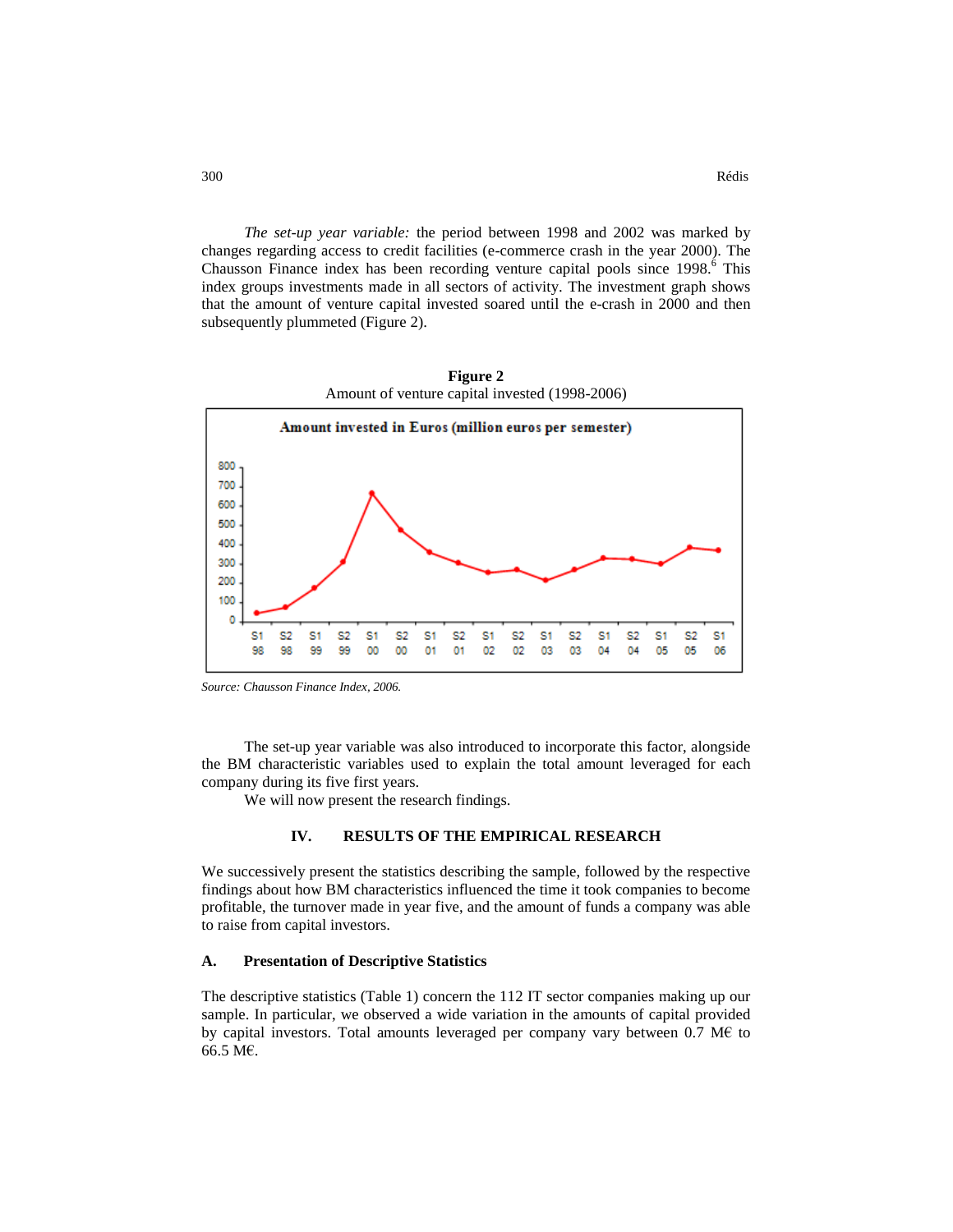| <b>Variables</b>     | <b>Observations</b> | Minimum  | Maximum  | Average  | Type of<br>discrepancy |
|----------------------|---------------------|----------|----------|----------|------------------------|
| Positioning          | 112                 | 1.000    | 4.000    | 2,277    | 0,738                  |
| <b>Customer Base</b> | 112                 | 1,000    | 2,000    | 1,161    | 0,369                  |
| Income Number        | 112                 | 1.000    | 2,000    | 1.536    | 0,501                  |
| Leveraged amounts    | 112                 | 0.700    | 66,500   | 11.077   | 11,023                 |
| Set-up Year          | 112                 | 1998.000 | 2002,000 | 1999,777 | 1.129                  |

**Table 1** Descriptive statistics

| Table 2            |  |
|--------------------|--|
| Correlation matrix |  |

| <b>Variables</b>                  | Positions | Customer<br>base | Number of<br>incomes | Creation<br>Year | Leveraged<br>amounts |
|-----------------------------------|-----------|------------------|----------------------|------------------|----------------------|
| Positioning                       | 1,000     | 0.596            | 0.180                | $-0.077$         | $-0.146$             |
| <b>Customer Base</b><br>Number of | 0.596     | 1,000            | 0.164                | $-0.065$         | $-0.061$             |
| <b>Incomes</b>                    | 0.180     | 0.164            | 1,000                | 0.006            | 0,008                |
| Creation Year<br>Leveraged        | $-0.077$  | $-0.065$         | 0,006                | 1,000            | $-0,240$             |
| amounts                           | $-0.146$  | $-0.061$         | 0,008                | $-0.240$         | 1,000                |

The correlation matrix (Table 2) does not show a significant link between the different independent variables. We can observe a certain correlation between the type of positioning and the choice of customer base, depending on whether a company with a BtoC type customer base is positioned mainly upstream on the value chain, amongst the service providers and e-business operators.

We will now turn to the results relating to the hypothesis tests for the empirical research.

# **B. Influence of BM Characteristics on How Long It Takes the Company to Become Profitable**

The multiple regression results presented in Table 3 are calculated on factors which determine how long it takes the company to become profitable. The first observation is that the model explains almost 30% of the relative variation of this variable. This means that the BM characteristics retained had a considerable influence on the time it took to make a profit, a result which indicates the validity of the explanatory frameworks based on the BM (Zott and Amit, 2007). The part of variation that remains unexplained by the BM is probably due to specific characteristics of the firm in question (micropositioning, management quality, etc.) and to market conditions.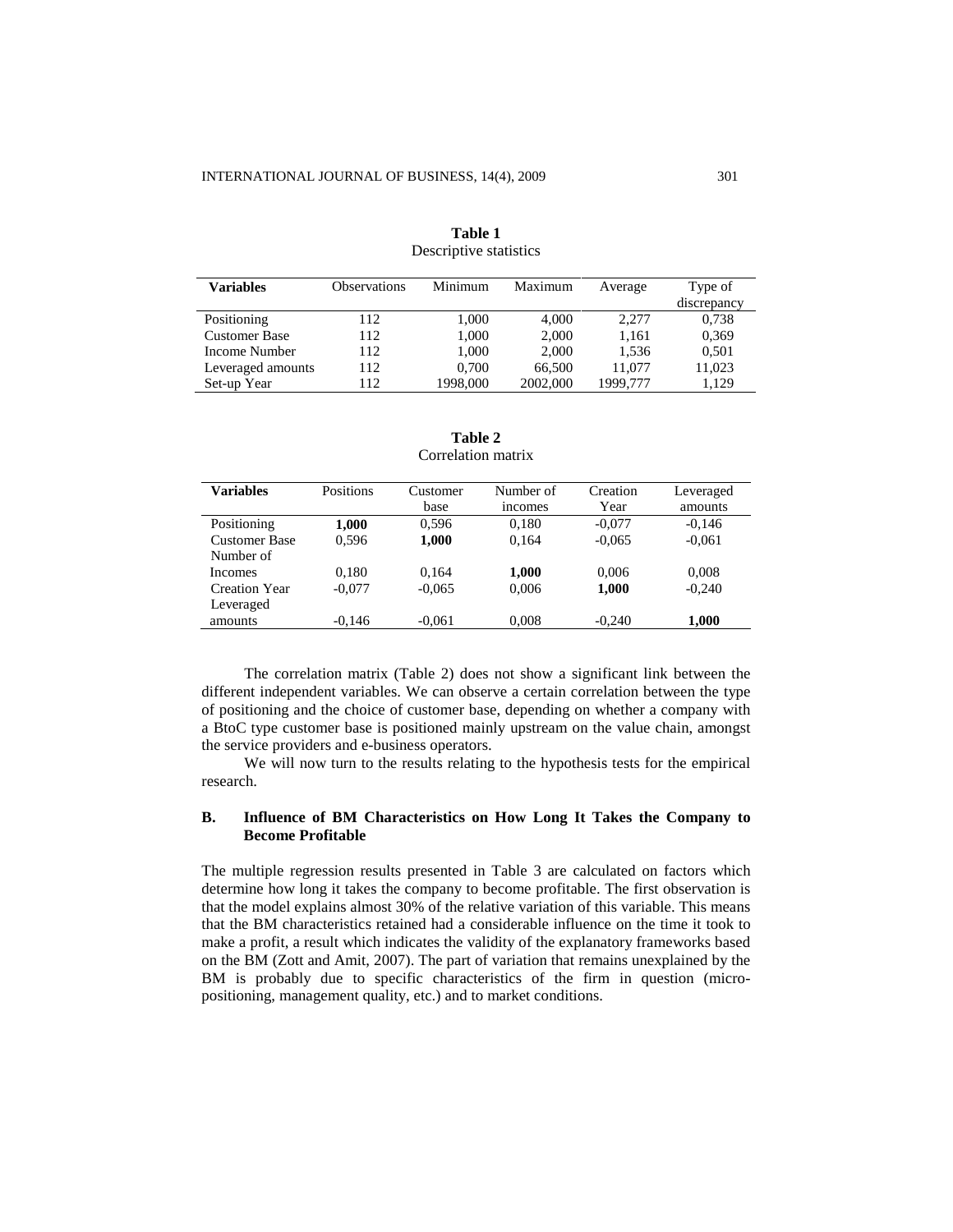| <b>Variables</b>  | Value                                                  |          | Pr >  t  |
|-------------------|--------------------------------------------------------|----------|----------|
| Constant          | ***<br>$-1,791$                                        | $-4,429$ | < 0,0001 |
| Positioning       | $0,298$ *                                              | 1,897    | 0,061    |
| Customers         | $1,154***$                                             | 3,684    | 0,000    |
| Income number     | 0,295                                                  | 1,566    | 0,120    |
| F                 | $15,391***$                                            |          |          |
| Pr > F            | < 0,0001                                               |          |          |
| R <sup>2</sup>    | 0.299                                                  |          |          |
| $R2$ adjusted     | 0,280                                                  |          |          |
| $N = 112$         |                                                        |          |          |
| $*0,05\leq p<0,1$ | ***<br>** $\frac{0.01}{9}$ < 0.05<br>p <sub>0.01</sub> |          |          |

**Table 3** Regression of the profitability time variable

The variable with the highest level of significance, and producing a positive coefficient, is the choice of customer. It was noted that companies that chose BtoC type models managed to make their business profitable more quickly than companies choosing BtoB. This can be explained by the reasons mentioned earlier. Firstly, it takes longer to get new 'business' customers as it can take several weeks or even months of negotiation to get a new business customer. The decision-making processes are long, especially in large corporations. In comparison, getting 'private' customers is generally far quicker. In addition, the time business customers take to pay is generally longer than 'private' customers.

The positioning of the company's business on the industry value chain also has a significant influence (10%) on the time taken for the company to become profitable. As anticipated, the relationship is positive. The further downstream the company is in the value chain, the faster the company makes a profit. This result corresponds to our expectations. A company whose business is upstream with respect to the value chain (e.g. hardware or component manufacturers) will often require longer R&D time, and the company may also have to carry the cost of building the plant, etc. All these stages take time and of course draw out the period before any profit can be made. On the other hand, a company whose business is downstream on the value chain (service or ecommerce) can set up more rapidly and generate income more rapidly.

There is a positive relation between the number of sources of income for the company and the time taken to make a profit. This appears to indicate, quite logically, that if a company can have several sources of income (e.g. a consultancy business running alongside the core business of developing a product or service), it would shorten the time needed to become profitable. However, this variable has a low level of significance.

# **C. The Influence of the BM on Turnover Development**

The multiple regression results calculated from the turnover determinant reached in year 5 are shown in Table 4. This model can help to explain almost 25% of the variance in turnover (achieved five years after being set up) by companies in the sample group.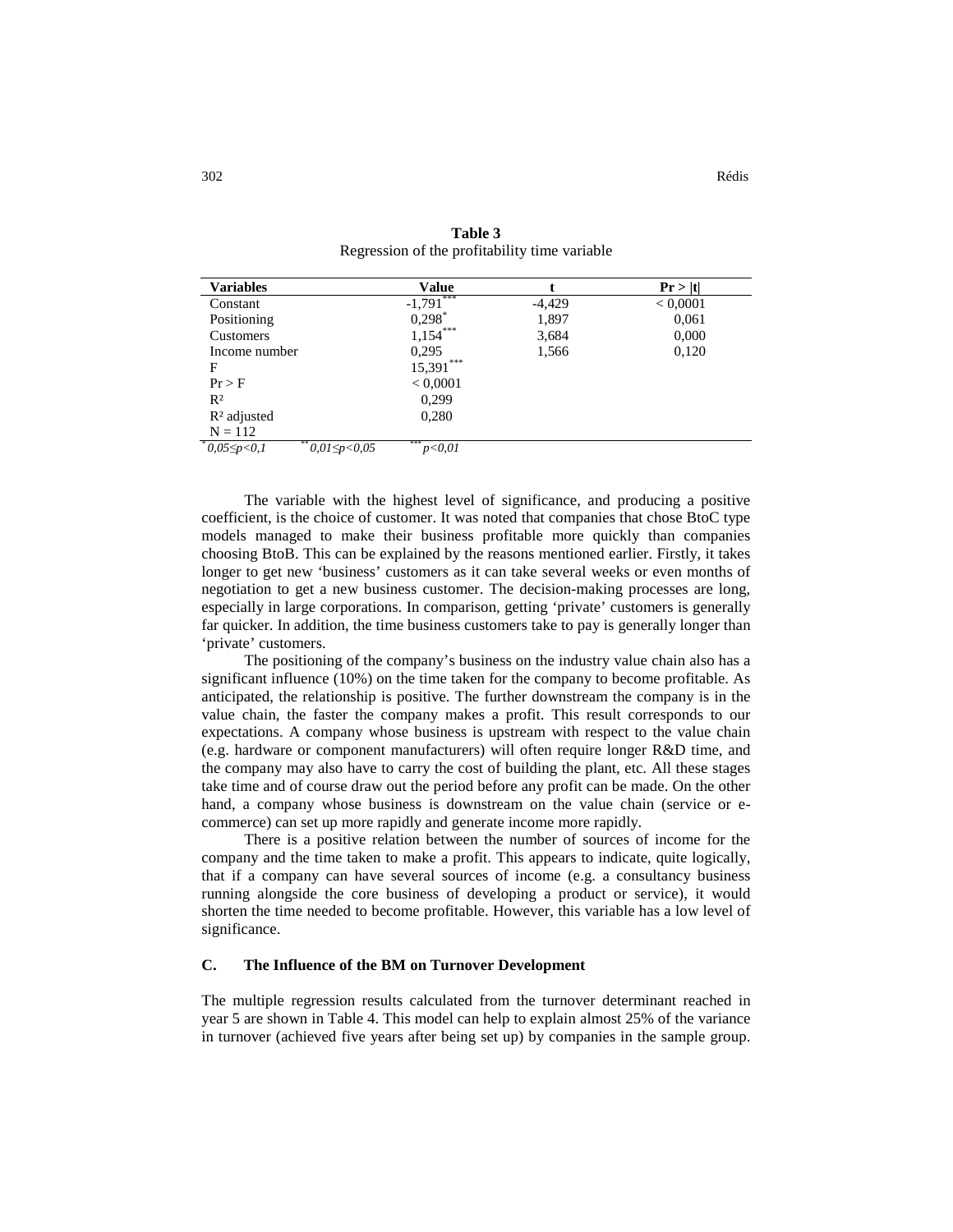These results show that the BM characteristics tested can help us understand a sizeable proportion of the turnover achieved in year 5.

| Variables                                      | <b>Value</b>  |          | Pr >  t |
|------------------------------------------------|---------------|----------|---------|
| Constant                                       | $-11,013$     | $-2,223$ | 0,028   |
| Positioning                                    | $6,001***$    | 3,120    | 0,002   |
| Customers                                      | $7,906***$    | 2,061    | 0,042   |
| Income number                                  | $-3,791$      | $-1,644$ | 0,103   |
| F                                              | $10,977***$   |          |         |
| Pr > F                                         | < 0,0001      |          |         |
| $R^2$                                          | 0,234         |          |         |
| $R2$ adjusted                                  | 0,212         |          |         |
| $N = 112$                                      |               |          |         |
| $*0.05 \leq p < 0.1$<br>** $0.01 \le p < 0.05$ | ***<br>p<0.01 |          |         |

| Table 4                             |
|-------------------------------------|
| Regression of the turnover variable |

Here, the variable with the highest significance level is the firm's 'positioning variable' on the industry's value chain (1% significance). As expected, the relationship is positive. The further downstream the company is positioned along the industry's value chain, the higher the turnover in year 5. This result is consistent with earlier statements. A company positioned upstream of the industry's value chain (e.g. hardware and component production) could suffer from a long R&D timeframe, and then have to set up a production process, etc. These stages would be lengthy and would slow down the development of turnover. On the other hand, a company positioned downstream on the industry value chain (service, e-commerce) would be able to generate turnover faster.

We observed a positive relationship between choice of customer and turnover in the fifth year. This coefficient is significant (at the 5% threshold), which implies that companies that choose BtoC have a higher turnover five years after being set up than companies opting for BtoB type models. This can be explained by the reasons mentioned earlier. Firstly, it takes longer to get new business. It can take several weeks or even months of negotiation to get a new customer. The decision-making processes are long in BtoB type relations, especially when dealing with large companies. In comparison, acquiring BtoC customers is generally far quicker.

It is interesting to see that, contrary to expectations, there is an inverse relationship between the number of sources of income and turnover five years after the company was set up, although the significance level is reduced.

# **D. The Influence of BM Characteristics on the Amounts Raised**

The multiple regression results calculated from the total amounts raised from venture capitalists are shown in Table 5. A further variable has been added to the three preceding explanatory variables (positioning on the value chain, customer choice, and income model), namely, the year the company was set up. This variable has been added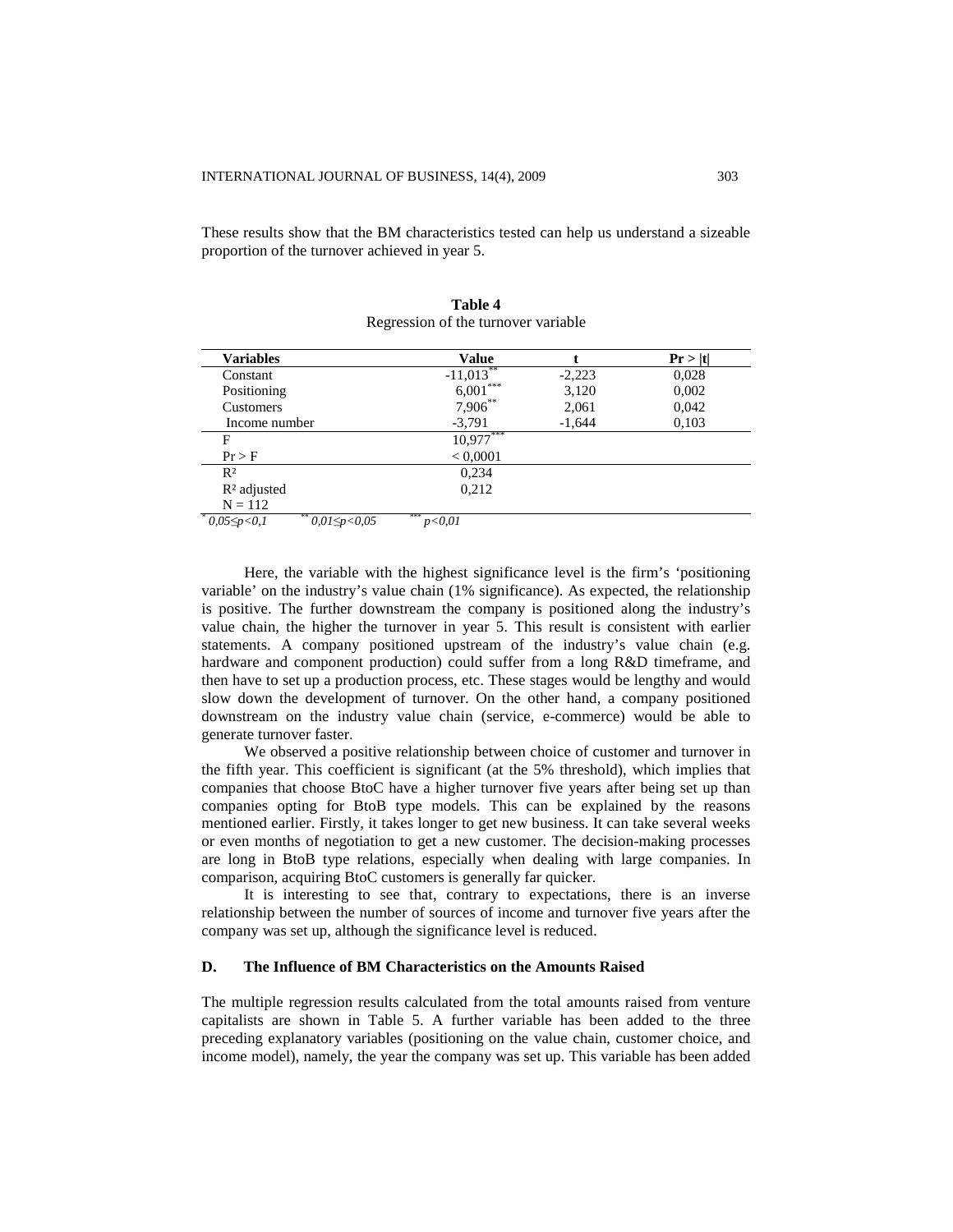to take into account the greater difficulty experienced by companies to obtain funding after 2000-2001, following the e-commerce crisis after the year 2000.

There appears to be a negative relationship between the positioning of the company on the value chain and the capital raised by the company from venture capitalists during its first five years. This means that companies positioned upstream along the industry's value chain (components, hardware…) require more funding than those positioned downstream. However, if companies positioned upstream along the value chain requires large amounts of capital (long R&D period, considerable scientific resources, setting up of plants if applicable, hiring operators, etc.), the funding required to develop companies positioned downstream of the value chain (service, e-commerce) can also be sizeable: advertising costs (particularly for BtoC models), hiring salespeople or after-sales staff, etc. This could explain the relatively low significance level of the 'Positioning' variable.

The only significant variable (at 1%) regarding the capital raised is the year the company was set up. This indicates the changes that resulted from the 2000-2001 ecommerce meltdown. On the other hand, customer type (BtoB or BtoC), together with the number of sources of income that the company has, does not significantly influence the capital raised during the company's first five years. In fact, the model only explains a small proportion of the variance in the total amounts raised by business ventures during their first five years (less than 10%).

| <b>Variables</b>         |                          | Value         |          | Pr >  t |
|--------------------------|--------------------------|---------------|----------|---------|
| Constant                 |                          | $4962,350***$ | 2,741    | 0,007   |
| Positioning              |                          | $-2,845$      | $-1,644$ | 0,103   |
| Customers                |                          | 0,905         | 0,262    | 0,793   |
| Income number            |                          | 0,866         | 0,418    | 0,677   |
| Set-up year              |                          | $-2,474$ ***  | $-2,733$ | 0,007   |
| F                        |                          | 2,555         |          |         |
| Pr > F                   |                          | 0,043         |          |         |
| R <sup>2</sup>           |                          | 0,087         |          |         |
| $R2$ adjusted            |                          | 0,053         |          |         |
| $N = 112$                |                          |               |          |         |
| $^*$ 0,05 $\leq p < 0,1$ | ** $\frac{0.01}{5}$ 0.05 | ***<br>p<0.01 |          |         |

**Table 5** Regression of the financing requirement variable

# **V. DISCUSSION, LIMITATIONS OF THE STUDY AND AVENUES FOR FURTHER RESEARCH**

This study provides several contributions to current research. Firstly, we offer a simple framework for the business model concept, based on three key variables: the positioning on the value chain, the business hybridity and the type of customer targeted. We subsequently test the model put forward. We provide an empirical study that aims to test the influence of the business model characteristics on the performance of IT sector start-ups. While the business model concept is recognized as helping move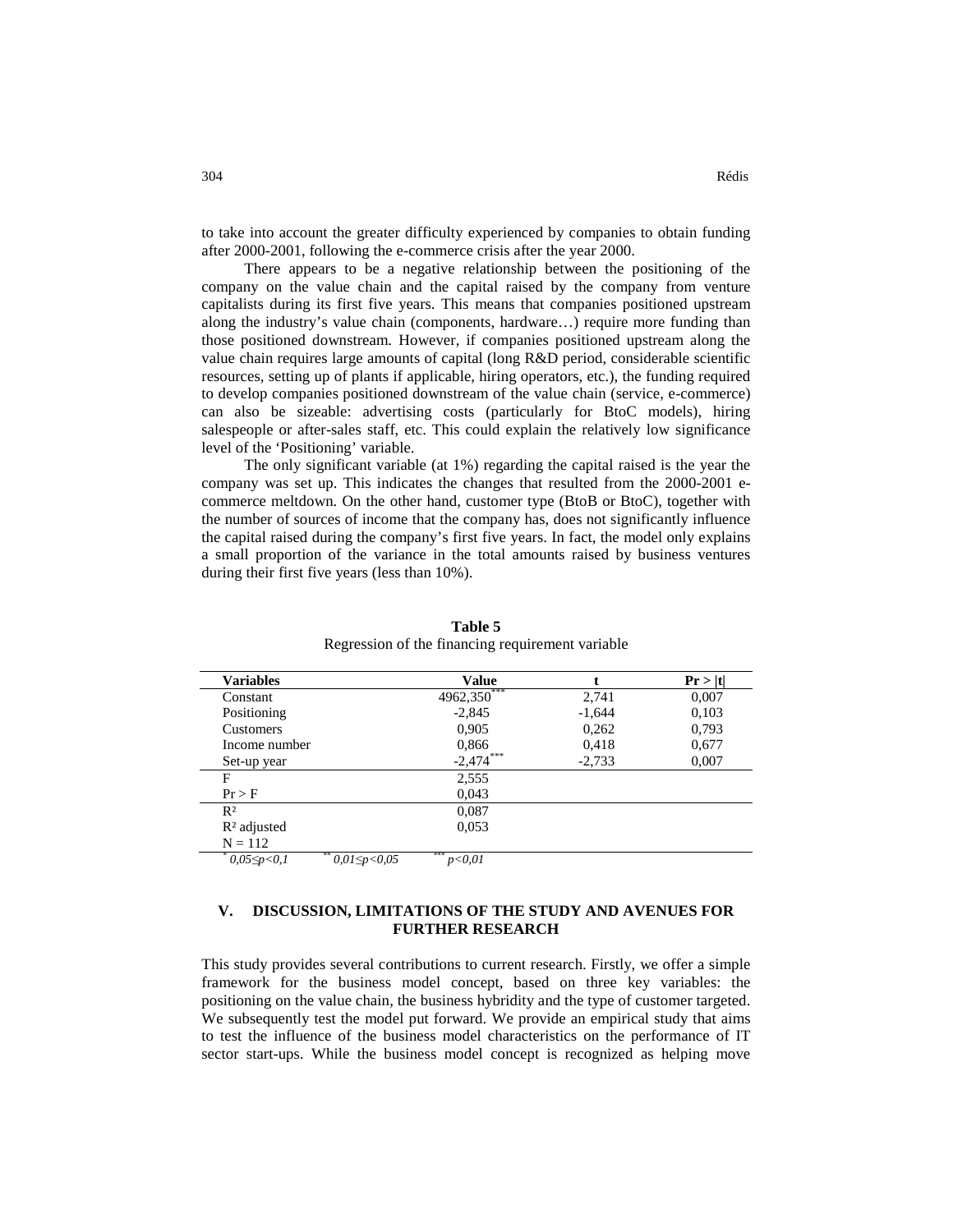forward the body of emerging research on new types of organization, empirical studies based on this concept are few and far between (Zott and Amit, 2007). The results are interesting both for IT sector company creators and for venture capitalists. Our findings show that BM characteristics influence IT sector start-up performance and that, above all, the type of customer chosen by the company has a clear influence on the time taken for the company to make a profit and on the turnover in year five. Companies that opt for a BtoC type model appear to become profitable more quickly and have a higher turnover than companies that choose a BtoB type model. These results differ from those of Lasch *et al*. (2005) as the latter argued that the BtoC customer choice tended to have a negative impact on the IT start-up survival rate. Secondly, the positioning of the company's business on the industry's value chain also influences both the time taken to make a profit and the turnover in year 5, as was expected (Tidd *et al*., 2006). The further downstream the company is on the industry value chain, the faster it will become profitable and the higher the turnover in year 5. Thirdly, we have to be very cautious about drawing conclusions with respect to the number of sources of income a company has access to as the significance rate of this variable is low. In our regressions, we noticed a positive relationship between the number of sources of income a company has access to, and the time taken for it to become profitable, and an inverse relationship between the number of income sources and the turnover five years after the company was set up. This indicates that if a company has several sources of income (often a consultancy which helps finance the development of the main business; Fisken and Rutherford, 2002), a company can make a profit more quickly, but it could also slow down the development of the main business as it 'distracts' the young company from its main business to some extent. Lastly, and contrary to our expectations, BM characteristics do not appear to influence financing requirements of companies, on the basis of the total capital raised by each firm during their first five years of existence.

Finally, a number of limitations need to be considered. Firstly, it would have been interesting to include other business model components in our modeling, such as the nature of the company's value proposition or the type of partnerships the company enjoys. Our database did not allow us to do this. This partly explains the relatively limited level of coefficients of determination in several of the regressions tested, which is indeed another limitation of our empirical study.

Our study adds a further stage to the exploration of new lines of research. Two potential avenues could now be pursued. Firstly, it would be useful to add other business model variables, such as the nature of the company's value proposition or a relative indicator for the types of partnerships set up by the company. In addition, an analysis of the business model characteristics could be tested on young companies in other industries, such as the biotechnology sector.

#### **ENDNOTES**

1. A start-up is defined here as a young company whose core business presents a high degree of technology, and which has received at least some venture capital. These firms all belong to innovative sectors and/or develop cutting-edge technologies.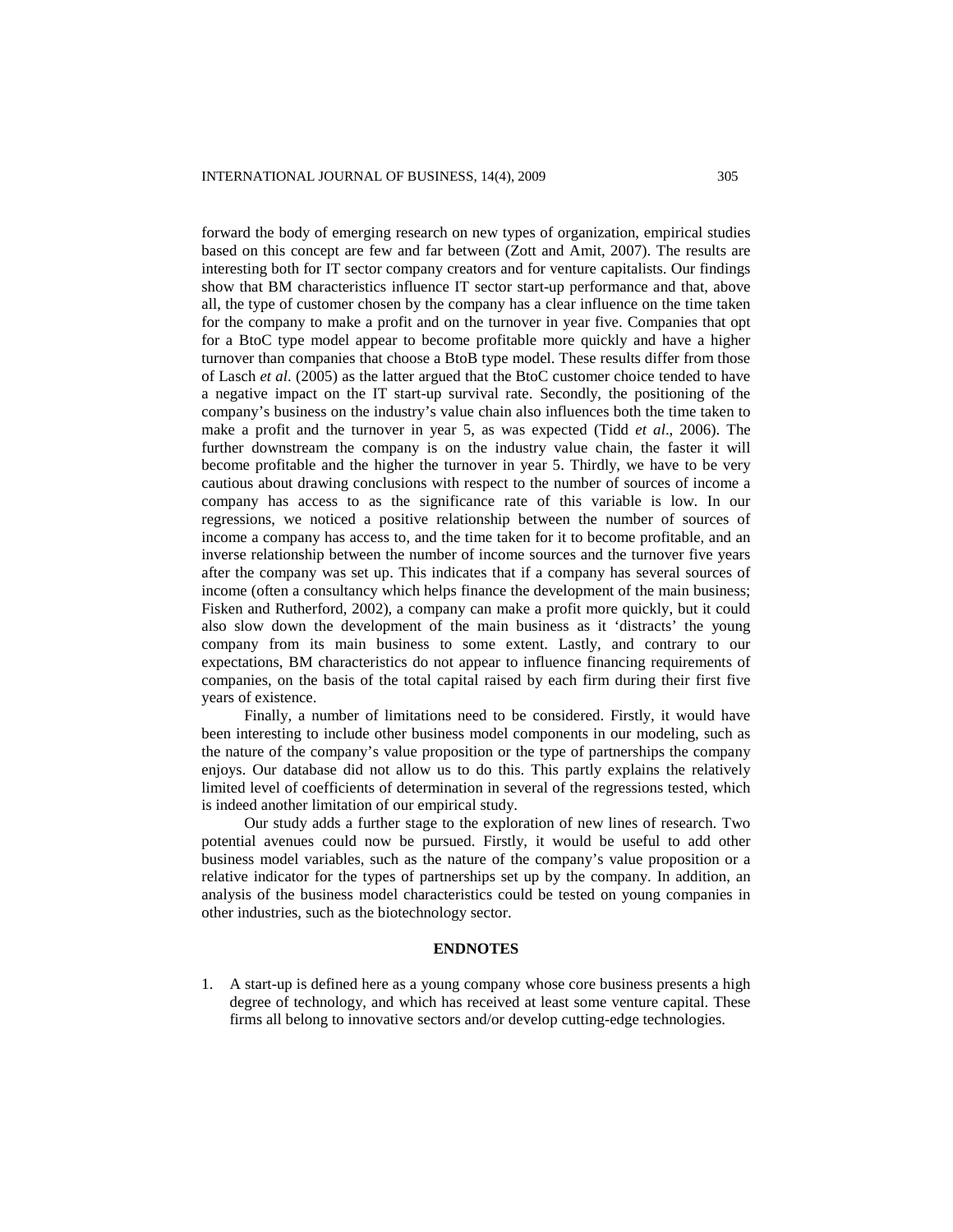- 2. The key competencies include knowledge of the company, and its distinctive competencies and capacities that enable the strategic assets to be defined and the company's key processes and how they work.
- The e-BM set out by Rappa (2001) includes Brokerage, Advertising, Infomediary, Merchant, Manufacturer, Affiliate, Community, Subscription and Utility.
- 4. AFIC: French Capital Investors Association, which includes most French capital venture funds.
- 5. The author would like to thank the students from the Financing and Innovation Major (Classes of 2006, 2007 and 2008) at ESIEE Management (MAJE.Fi.) for their help in collecting the data concerning the financing and development of ITbased start-ups which served as the basis for the present study.
- 6. Chausson Finance indicator, www.chaussonfinance.com.

#### **REFERENCES**

- Afuah, A., and C. Tucci, 2003, *Internet Business Models and Strategies*. New York: McGraw-Hill.
- Amit, R., and C. Zott, 2001, "Value Creation in e-Business," *Strategic Management Journal*, n° 22, pp. 493-520.
- Andries, P., and K. Debackere, 2007, "Adaptation and Performance in New Businesses: Understanding the Moderating Effects of Independence and Industry," *Small Business Economics,* vol. 29.
- Bellon, B., and A. Plunkett, 2005, *Le cluster de biotechnologie en Ile de France*, final report, Adis, Research centre, Jean Monnet Faculty, University of Paris Sud, Autumn.
- Catherine, D., F. Corolleur, and R. Coronini, 2002, "Les fondateurs des nouvelles entreprises de biotechnologies et leurs modèles d'entreprise. Une approche par les compétences et les ressources illustrée sur le cas français," *Revue Internationale PME,* vol.15, n°2.
- Chesbrough, H., and R.S. Rosenbloom, 2000, *The Role of the Business Model in capturing value from Innovation: Evidence from XEROX Corporation's Technology Spinoff Companies.* Boston, Massachusetts, Harvard Business School.
- Desmarteau, R.H., and A.-L. Salves, 2004, "Les TPE de biotechnologie sont-elles contre nature? Découvrir leur identité au Québec (Canada) en explorant leur modèle d'affaires," *7 th Congrès International Francophone en Entrepreneuriat et PME,* 27-29 Oct. 2004, Montpellier.
- Fisken, J., and J. Rutherford, 2002, "Business Models and Investment Trends in the Biotechnology Industry in Europe," *Journal of Commercial Biotechnology,* vol. 8, n°3, pp. 191-199.
- Hamel, G., 2000, *Leading the Revolution,* Boston: Harvard Business School Press.
- Hamermesh, H.G., P.W. Marshall, and T. Pirmohamed, 2002, "Note on Business Model Analysis for the Entrepreneur," *Harvard Business School,* January 22, Reprint 9-802-048.
- Jouison, E., and T. Verstraete, 2008, "Business Model et création d'entreprise," *Revue Française de Gestion,* n°181, pp. 175-197.
- Kaplan, R.S., and D.P. Norton, 1992, "The Balanced Scorecard-Measures That Drive Performance," *Harvard Business Review,* 70(1).